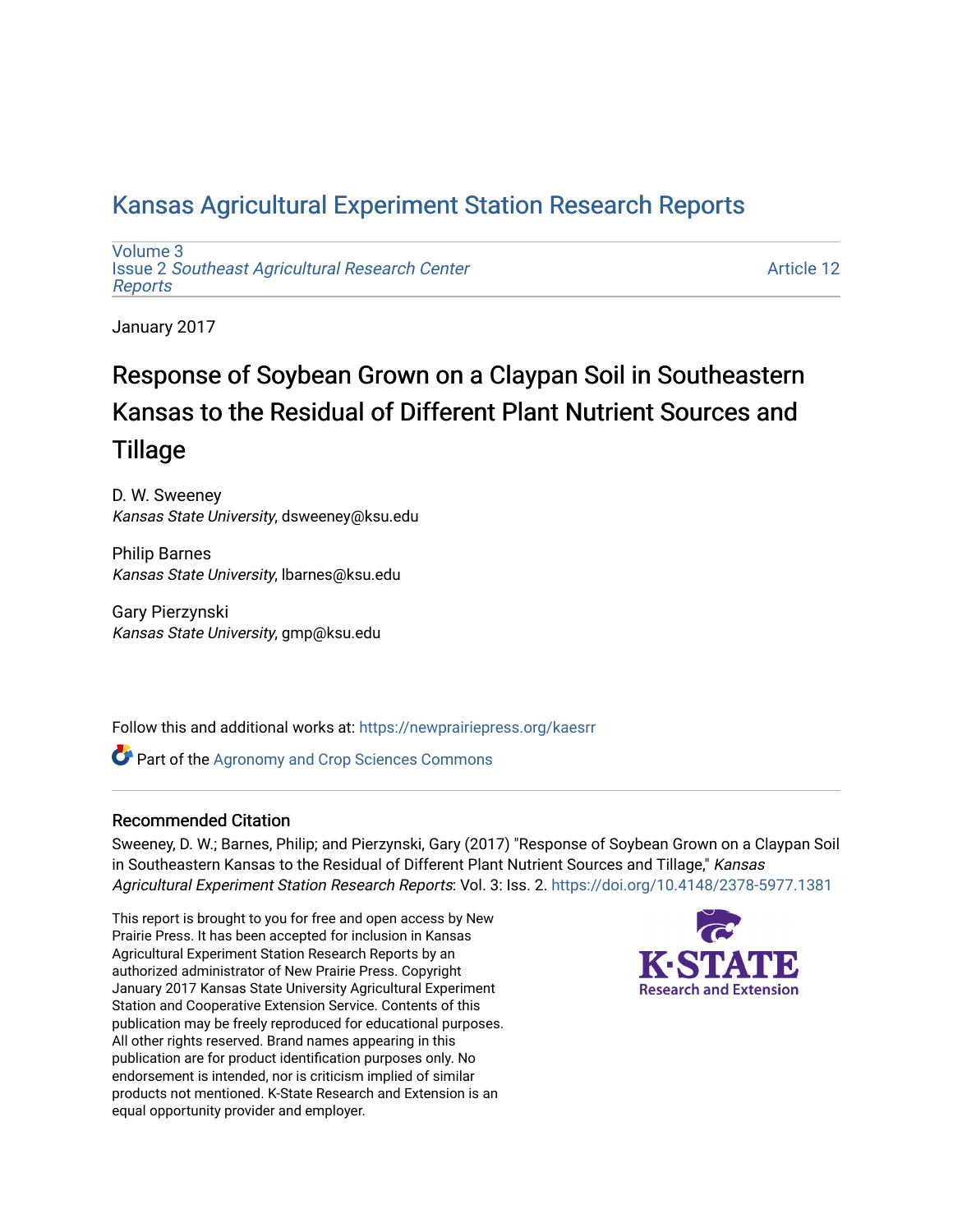# Response of Soybean Grown on a Claypan Soil in Southeastern Kansas to the Residual of Different Plant Nutrient Sources and Tillage

### Abstract

Soybean yields measured from 2014 through 2016 were more than 50% greater from the residual from Nbased turkey litter applications during 2011 through 2013 than in the control where no nitrogen (N) or phosphorus (P) was applied. However, residual from P-based turkey litter applications or fertilizer-only did not result in soybean yield different from the no N-P control. This residual effect on yield was largely due to increased pods per plant.

### Keywords

soybean, turkey litter, fertilizer, residual, tillage

### Creative Commons License



This work is licensed under a [Creative Commons Attribution 4.0 License](https://creativecommons.org/licenses/by/4.0/).

### Cover Page Footnote

Partially funded by U.S. Department of Agriculture Natural Resource Conservation Service Conservation Innovation Grant.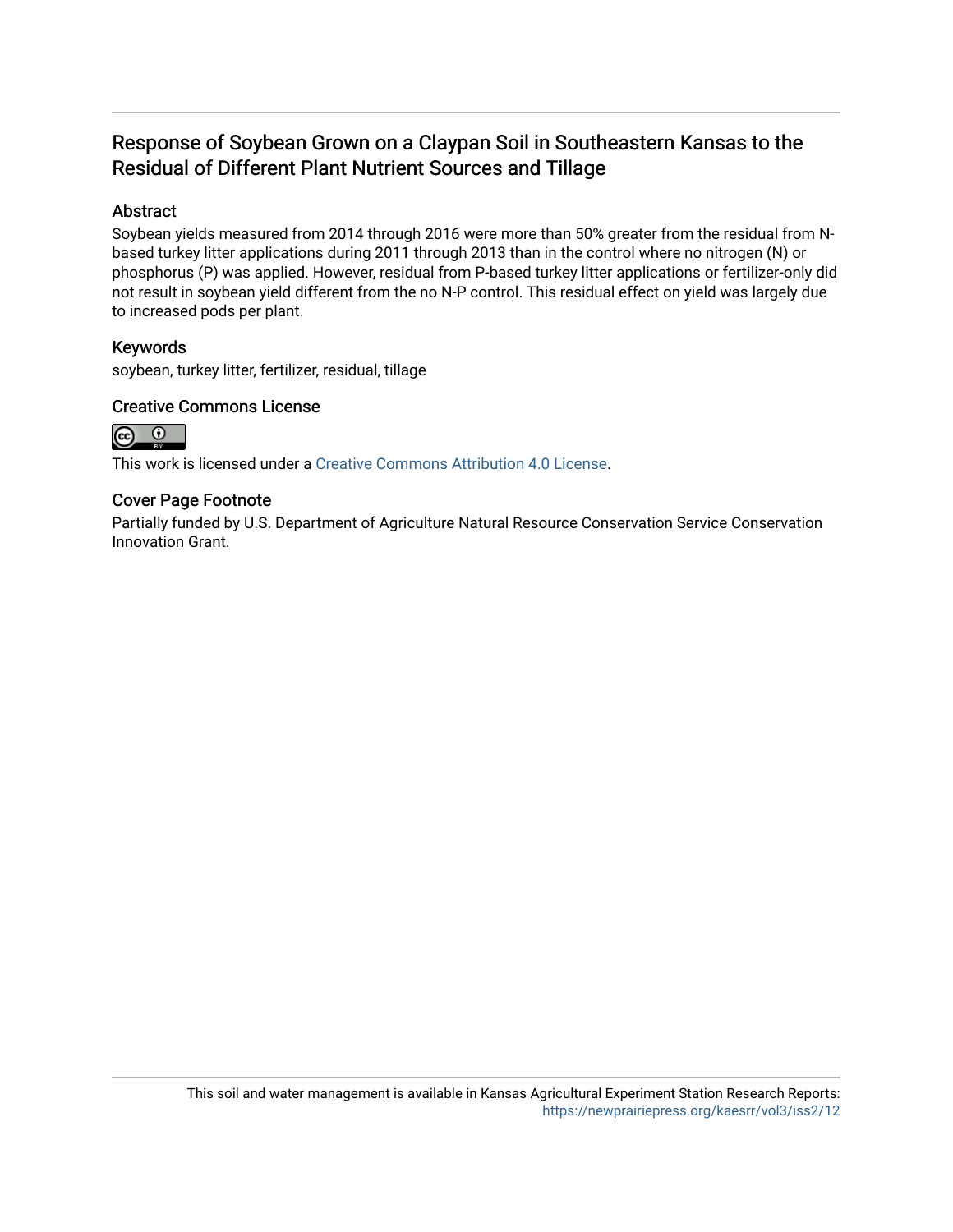

# 2017 SEARC Agricultural Research

# Response of Soybean Grown on a Claypan Soil in Southeastern Kansas to the Residual of Different Plant Nutrient Sources and Tillage<sup>1</sup>

*D.W. Sweeney, P. Barnes2 , and G. Pierzynski3*

## Summary

Soybean yields measured from 2014 through 2016 were more than 50% greater from the residual from N-based turkey litter applications during 2011 through 2013 than in the control where no nitrogen  $(N)$  or phosphorus  $(P)$  was applied. However, residual from P-based turkey litter applications or fertilizer-only did not result in soybean yield different from the no N-P control. This residual effect on yield was largely due to increased pods per plant.

# Introduction

Increased fertilizer prices in recent years, especially noticeable when the cost of phosphorus spiked in 2008, have led US producers to consider other alternatives, including manure sources. The use of poultry litter as an alternative to fertilizer is of particular interest in southeastern Kansas because large amounts of poultry litter are imported from nearby confined animal feeding operations in Arkansas, Oklahoma, and Missouri. Annual application of turkey litter can affect the current crop, but information is lacking concerning any residual effects from several continuous years of poultry litter applications on a following crop. This is especially true for tilled soil compared with notill, because production of most annual cereal crops on the claypan soils of the region is often negatively affected by no-till planting. The objective of this study was to determine if the residual from fertilizer and poultry litter applications under tilled or no-till systems affects soybean yield and growth.

# Experimental Procedures

A water quality experiment was conducted near Girard, KS, on the Greenbush Educational facility's grounds from spring 2011 through spring 2014. Fertilizer and turkey

#### Kansas State University Agricultural Experiment Station and Cooperative Extension Service

<sup>1</sup> Partially funded by U.S. Department of Agriculture Natural Resource Conservation Service Conservation Innovation Grant.

<sup>&</sup>lt;sup>2</sup> Kansas State University Department of Biological and Agricultural Engineering.

<sup>&</sup>lt;sup>3</sup> Kansas State University Department of Agronomy.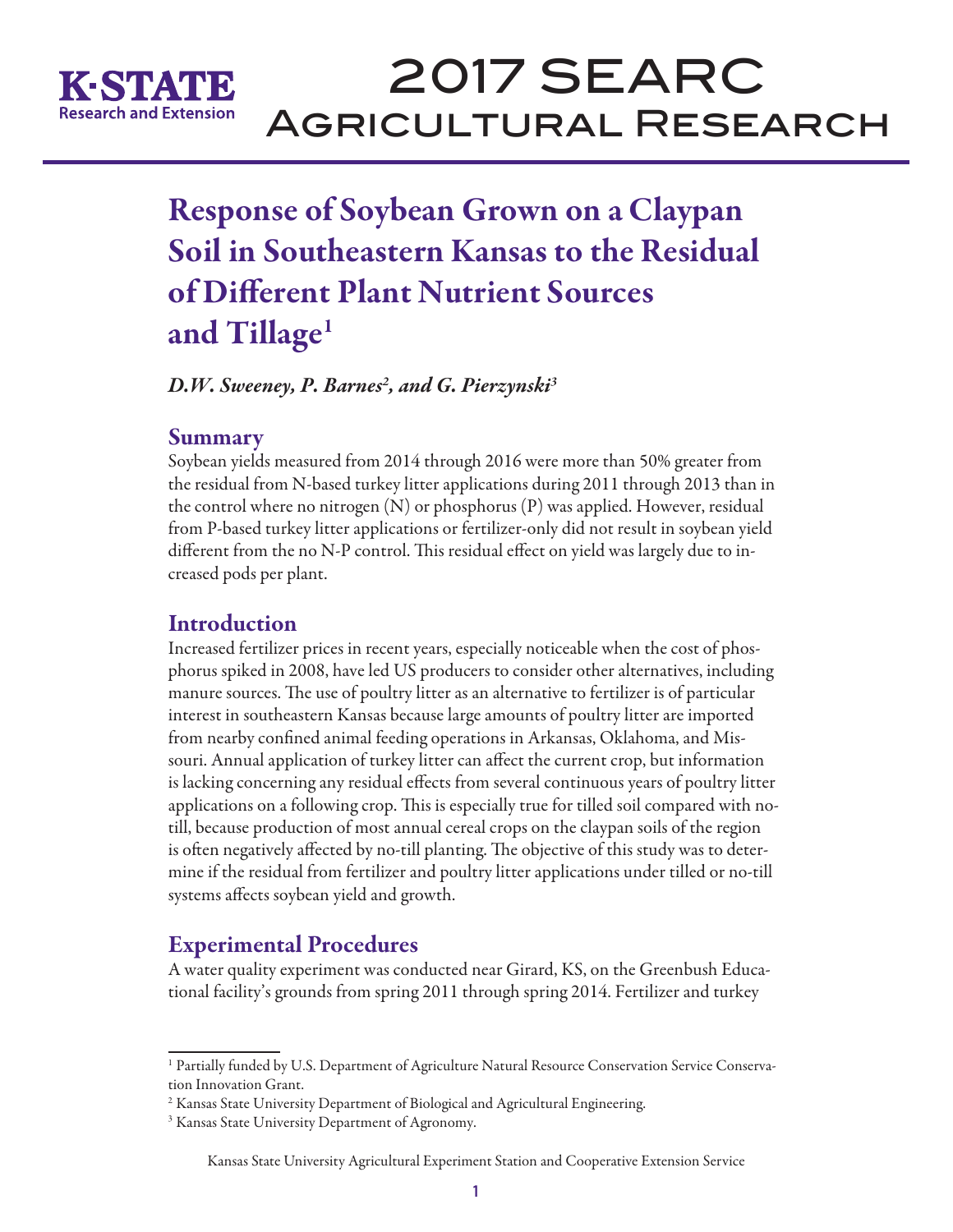#### 2017 SEARC Agricultural Research

litter were applied prior to planting grain sorghum each spring. Individual plot size was 1 acre. The five treatments, replicated twice, were:

Control – no N or P fertilizer or turkey litter – no-till; Fertilizer only – commercial N and P fertilizer – chisel-disk tillage; Turkey litter, N-based – no extra N or P fertilizer – no-till; Turkey litter, N-based – no extra N or P fertilizer – chisel-disk tillage; and Turkey litter, P-based – supplemented with fertilizer N – chisel-disk tillage.

Starting in 2014 after the previously-mentioned study, soybean was planted in the plots with no further application of turkey litter or fertilizer. Prior to planting soybean, tillage operations were done in appropriate plots as in previous years. A subarea of  $20 \times 20$  ft near the center of each 1-acre plot was designated for crop yield and growth measurements. Samples were taken for dry matter production at V3-V4 (approximately 3 weeks after planting), R2, R4, and R6 growth stages. Yield was determined from the center 4 rows ( $10 \times 20$  ft) of the subarea designated for plant measurements in each plot.

## Results and Discussion

During 2014-2016, the residual effects of turkey litter and fertilizer amendments affected soybean yield and pods/plant (Table 1). The two treatments which had previously received a high application rate of turkey litter based on N requirements, regardless of tillage system, resulted in greater yields than from plots that had received low rates of turkey litter (P-based), commercial fertilizer, or no fertilizer N or P. Even though the average number of pods/plant was greatest where N-based turkey litter had been applied with no-till, the stand tended to be lower than where the N-based turkey litter was incorporated with tillage, but was only significant in 2015 (year interaction data not shown). Dry matter production was greatest early (V3) and late (R6) in the season where N-based turkey litter had been applied and incorporated with tillage than in the other residual treatments (Table 1).